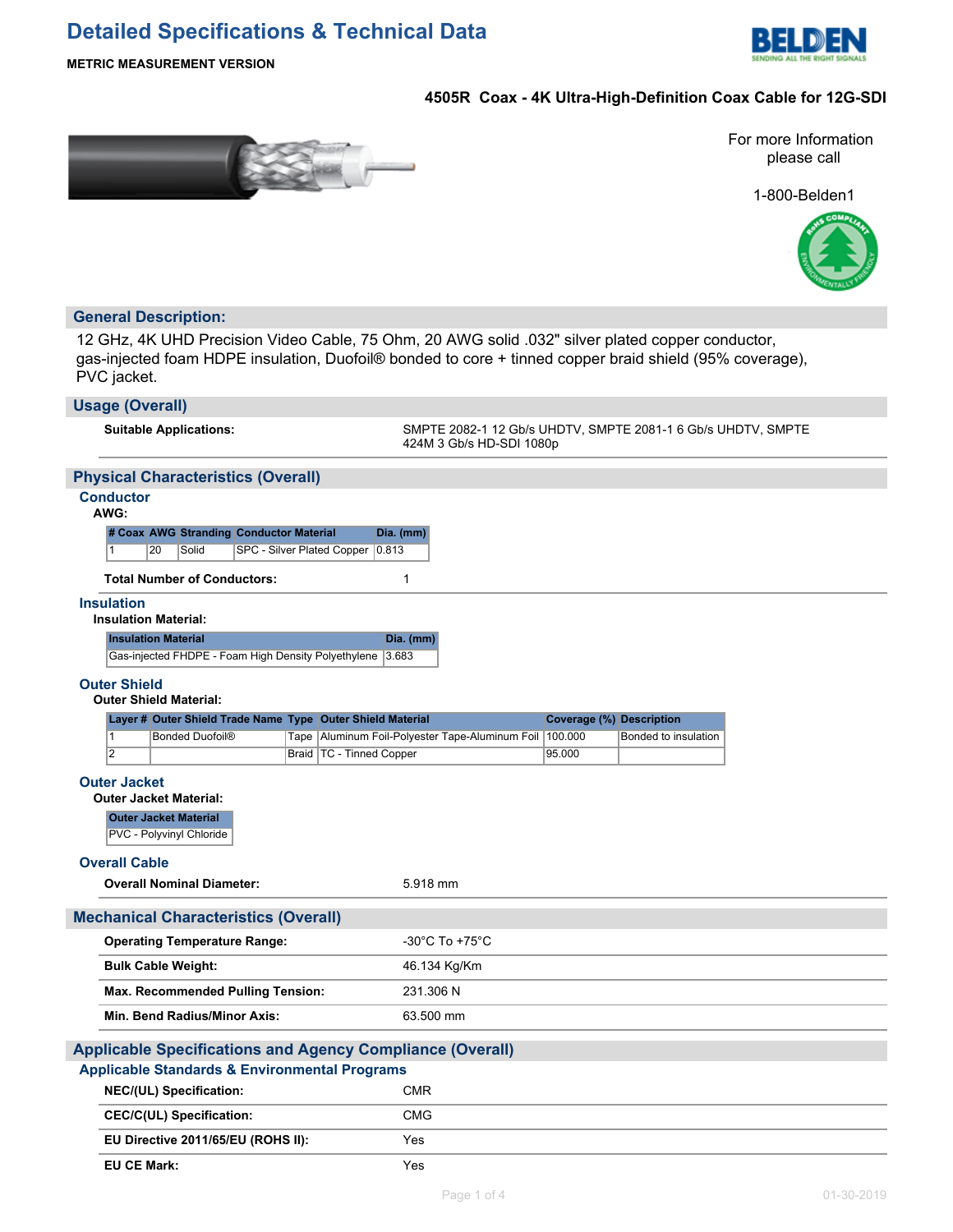# **Detailed Specifications & Technical Data**



# **METRIC MEASUREMENT VERSION**

# **4505R Coax - 4K Ultra-High-Definition Coax Cable for 12G-SDI**

| EU Directive 2000/53/EC (ELV):        | Yes                                                 |
|---------------------------------------|-----------------------------------------------------|
| EU Directive 2002/95/EC (RoHS):       | Yes                                                 |
| EU RoHS Compliance Date (mm/dd/yyyy): | 01/01/2005                                          |
| EU Directive 2002/96/EC (WEEE):       | Yes                                                 |
| EU Directive 2003/11/EC (BFR):        | Yes                                                 |
| CA Prop 65 (CJ for Wire & Cable):     | Yes                                                 |
| MII Order #39 (China RoHS):           | Yes                                                 |
| <b>RG Type:</b>                       | 59/U                                                |
| <b>Flame Test</b>                     |                                                     |
| <b>UL Flame Test:</b>                 | UL1666 Vertical Shaft                               |
| <b>CSA Flame Test:</b>                | FT4                                                 |
| Suitability                           |                                                     |
| Suitability - Indoor:                 | Yes                                                 |
| Suitability - Outdoor:                | Yes - Black only.                                   |
| <b>Suitability - Aerial:</b>          | Yes - Black only, when supported by messenger wire. |
| Suitability - Burial:                 | No                                                  |
| <b>Plenum/Non-Plenum</b>              |                                                     |
| Plenum (Y/N):                         | <b>No</b>                                           |
|                                       |                                                     |

# **Electrical Characteristics (Overall)**

**Nom. Characteristic Impedance:**

## **Impedance (Ohm)**

75

# **Nom. Inductance:**

**Inductance (µH/m)**

# 0.351067

**Nom. Capacitance Conductor to Shield:**

**Capacitance (pF/m)**

52.824

**Nominal Velocity of Propagation:**

**VP (%)** 83.000

### **Nominal Delay:**

**Delay (ns/m)**

4.003

**Nom. Conductor DC Resistance:**

**DCR @ 20°C (Ohm/km)**

33.466

**Nominal Outer Shield DC Resistance:**

#### **DCR @ 20°C (Ohm/km)**

11.155

#### **Nom. Attenuation:**

### **Freq. (MHz) Attenuation (dB/100m)**

| 1.000  | 0.984   |
|--------|---------|
| 3.600  | 1.969   |
| 5.000  | 2.067   |
| 6.000  | 2 2 6 4 |
| 7.000  | 2.428   |
| 10.000 | 2.953   |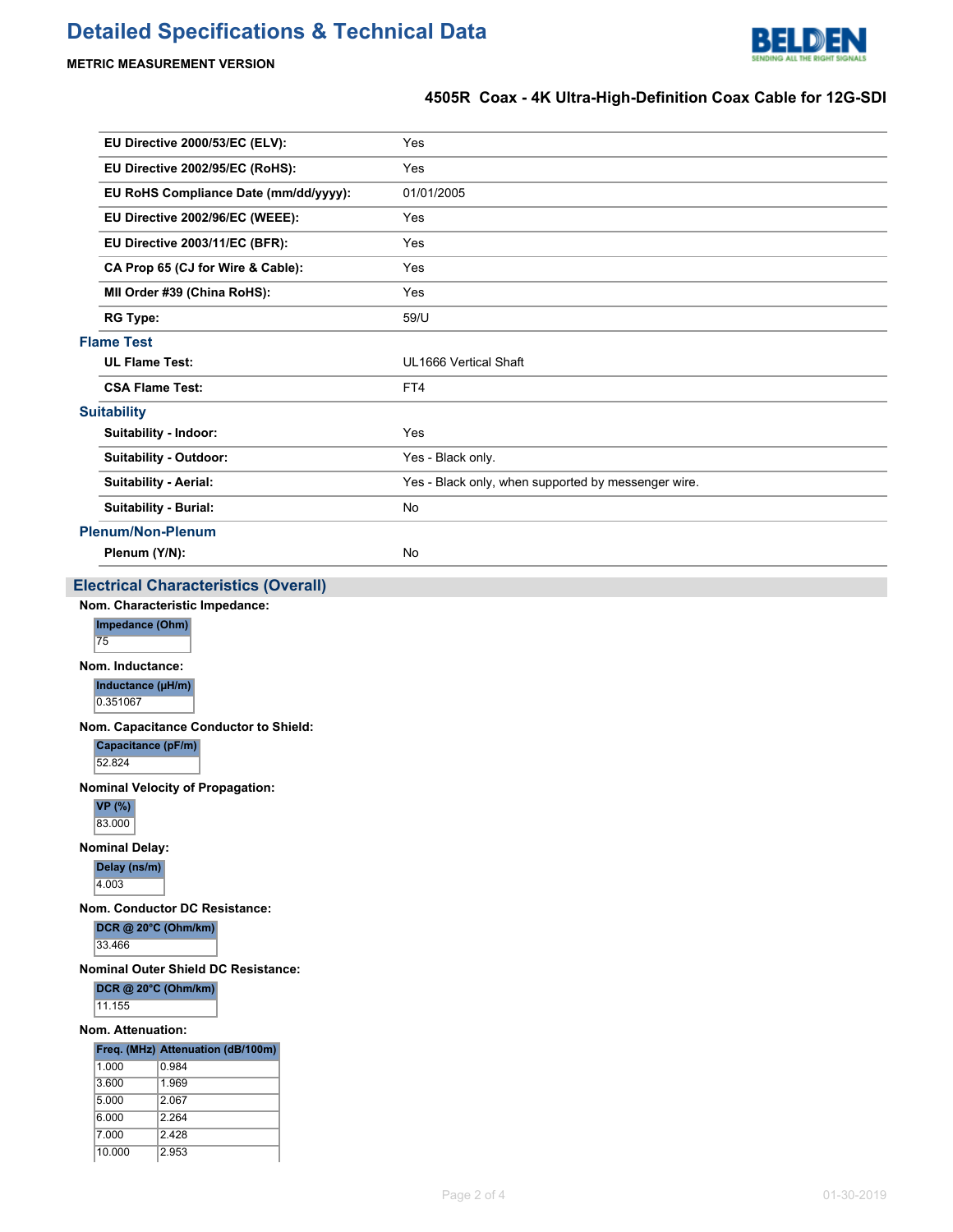

# **METRIC MEASUREMENT VERSION**

# **4505R Coax - 4K Ultra-High-Definition Coax Cable for 12G-SDI**

| 12.000    | 2.986  |
|-----------|--------|
| 25.000    | 4.265  |
| 67.500    | 6.726  |
| 71.500    | 6.890  |
| 88.500    | 7.218  |
| 100.000   | 7.546  |
| 135.000   | 8.859  |
| 143.000   | 9.187  |
| 180.000   | 10.171 |
| 270.000   | 12.468 |
| 360.000   | 14.436 |
| 540.000   | 18.046 |
| 720.000   | 20.998 |
| 750.000   | 21 327 |
| 1000.000  | 24.936 |
| 1500.000  | 30.513 |
| 2000.000  | 35.435 |
| 2250.000  | 37.732 |
| 3000.000  | 43.965 |
| 4500.000  | 54.793 |
| 6000.000  | 64.636 |
| 12000.000 | 94.165 |

### **Max. Operating Voltage - UL:**

**Voltage** 300 V RMS

Other Electrical Characteristic 2: Return Loss: Fixed bridge and termination.

### **Minimum Return Loss:**

|          | Start Freq. (MHz) Stop Freq. (MHz) Min. RL (dB) |        |
|----------|-------------------------------------------------|--------|
| 5.000    | 1600.000                                        | 23.000 |
| 1600.000 | 4500.000                                        | 21.000 |
| 4500.000 | 12000.000                                       | 15.000 |

## **Sweep Test**

**Sweep Testing:** Sweep tested 5 MHz to 12 GHz.

# **Notes (Overall)**

**Notes:** Print legend includes sequential footage marks.

# **Put Ups and Colors:**

| Item#          | Putup     | <b>Ship Weight</b> | Color              | <b>Notes</b> | <b>Item Desc</b>          |
|----------------|-----------|--------------------|--------------------|--------------|---------------------------|
| 4505R N3U1000  | 1,000 FT  | 32,000 LB          | <b>GREEN, MIL</b>  |              | #20 PE/GIFHDLDPE SH FRPVC |
| 4505R 0021000  | 1,000 FT  | 32,000 LB          | <b>RED</b>         |              | #20 PE/GIFHDLDPE SH FRPVC |
| 4505R 00210000 | 10,000 FT | 330,000 LB         | <b>RED</b>         |              | #20 PE/GIFHDLDPE SH FRPVC |
| 4505R 0025000  | 5,000 FT  | 160,000 LB         | <b>RED</b>         |              | #20 PE/GIFHDLDPE SH FRPVC |
| 4505R 0031000  | 1.000 FT  | 32,000 LB          | <b>ORANGE</b>      |              | #20 PE/GIFHDLDPE SH FRPVC |
| 4505R 0061000  | 1.000 FT  | 32,000 LB          | <b>BLUE, LIGHT</b> |              | #20 PE/GIFHDLDPE SH FRPVC |
| 4505R 00610000 | 10,000 FT | 330,000 LB         | <b>BLUE, LIGHT</b> |              | #20 PE/GIFHDLDPE SH FRPVC |
| 4505R 0065000  | 5,000 FT  | 160,000 LB         | <b>BLUE, LIGHT</b> |              | #20 PE/GIFHDLDPE SH FRPVC |
| 4505R 0071000  | 1,000 FT  | 32,000 LB          | <b>VIOLET</b>      |              | #20 PE/GIFHDLDPE SH FRPVC |
| 4505R 00710000 | 10,000 FT | 330,000 LB         | <b>VIOLET</b>      |              | #20 PE/GIFHDLDPE SH FRPVC |
| 4505R 0075000  | 5.000 FT  | 160,000 LB         | <b>VIOLET</b>      |              | #20 PE/GIFHDLDPE SH FRPVC |
| 4505R 0091000  | 1,000 FT  | 32,000 LB          | <b>WHITE</b>       | C            | #20 PE/GIFHDLDPE SH FRPVC |
| 4505R 0101000  | 1.000 FT  | 32,000 LB          | <b>BLACK</b>       |              | #20 PE/GIFHDLDPE SH FRPVC |
| 4505R 01010000 | 10,000 FT | 330,000 LB         | <b>BLACK</b>       |              | #20 PE/GIFHDLDPE SH FRPVC |
| 4505R 0105000  | 5.000 FT  | 160,000 LB         | <b>BLACK</b>       |              | #20 PE/GIFHDLDPE SH FRPVC |

**Notes:**

C = CRATE REEL PUT-UP.